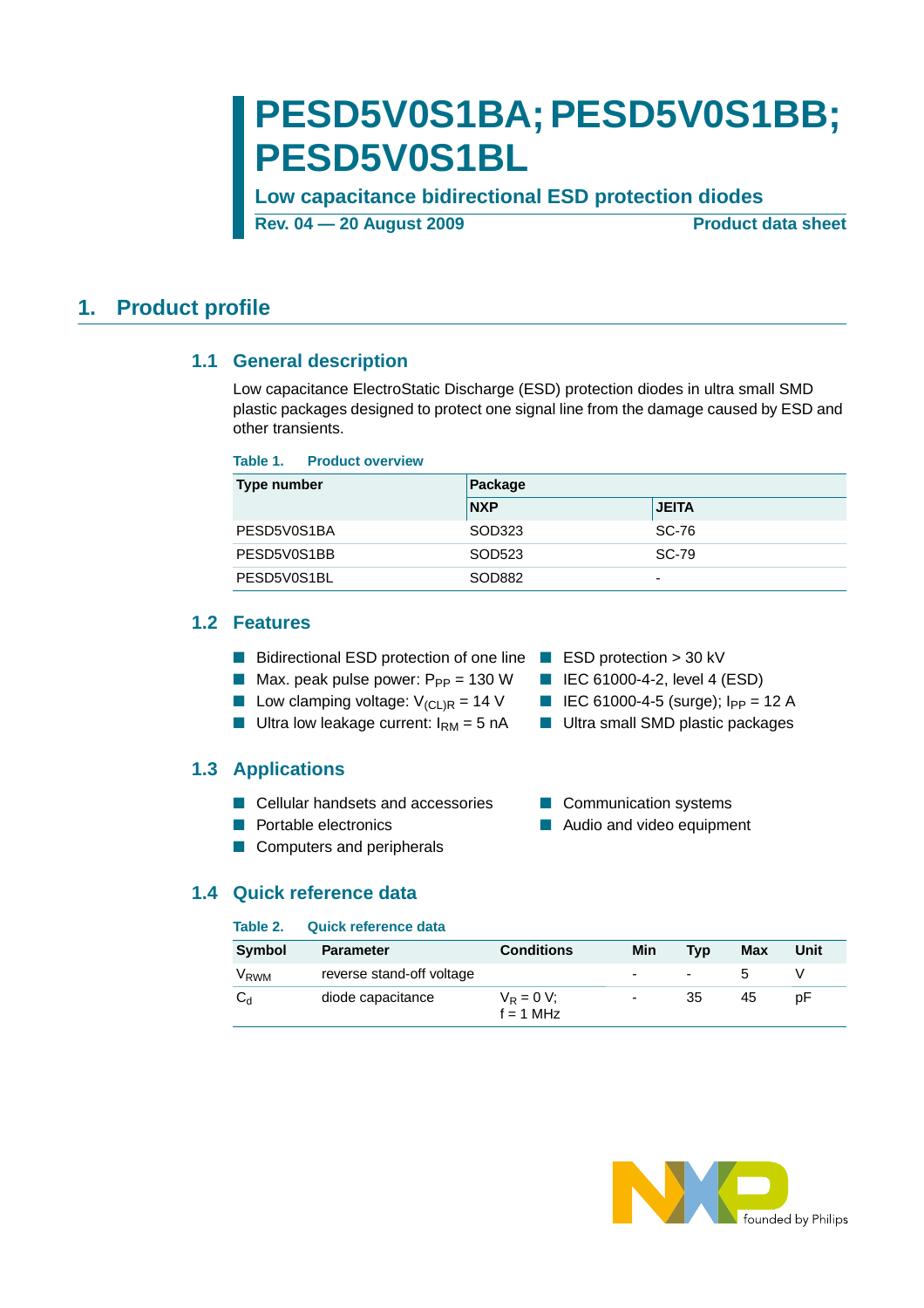

# <span id="page-1-1"></span>**2. Pinning information**

<span id="page-1-0"></span>

| Table 3.              | <b>Pinning</b>     |                                               |
|-----------------------|--------------------|-----------------------------------------------|
| Pin                   | <b>Description</b> | <b>Simplified outline</b><br>Symbol           |
| <b>SOD323, SOD523</b> |                    |                                               |
| 1                     | cathode 1          |                                               |
| $\overline{2}$        | cathode 2          | 2<br>$\overline{2}$<br>sym045<br>001aab540    |
| <b>SOD882</b>         |                    |                                               |
| 1                     | cathode 1          |                                               |
| $\overline{2}$        | cathode 2          | 2<br>$\overline{2}$<br>$\mathbf{1}$<br>sym045 |
|                       |                    | Transparent<br>top view                       |

# <span id="page-1-2"></span>**3. Ordering information**

| Table 4.           | <b>Ordering information</b> |                                                                                           |                |  |  |  |
|--------------------|-----------------------------|-------------------------------------------------------------------------------------------|----------------|--|--|--|
| <b>Type number</b> |                             | Package                                                                                   |                |  |  |  |
|                    | <b>Name</b>                 | <b>Description</b>                                                                        | <b>Version</b> |  |  |  |
| PESD5V0S1BA        | SC-76                       | plastic surface mounted package; 2 leads                                                  | SOD323         |  |  |  |
| PESD5V0S1BB        | SC-79                       | plastic surface mounted package; 2 leads                                                  | SOD523         |  |  |  |
| PESD5V0S1BL        | -                           | leadless ultra small plastic package; 2 terminals;<br>body $1.0 \times 0.6 \times 0.5$ mm | SOD882         |  |  |  |

# <span id="page-1-3"></span>**4. Marking**

| <b>Marking codes</b><br>Table 5. |                     |
|----------------------------------|---------------------|
| Type number                      | <b>Marking code</b> |
| PESD5V0S1BA                      | E6                  |
| PESD5V0S1BB                      | l 7                 |
| PESD5V0S1BL                      | F1                  |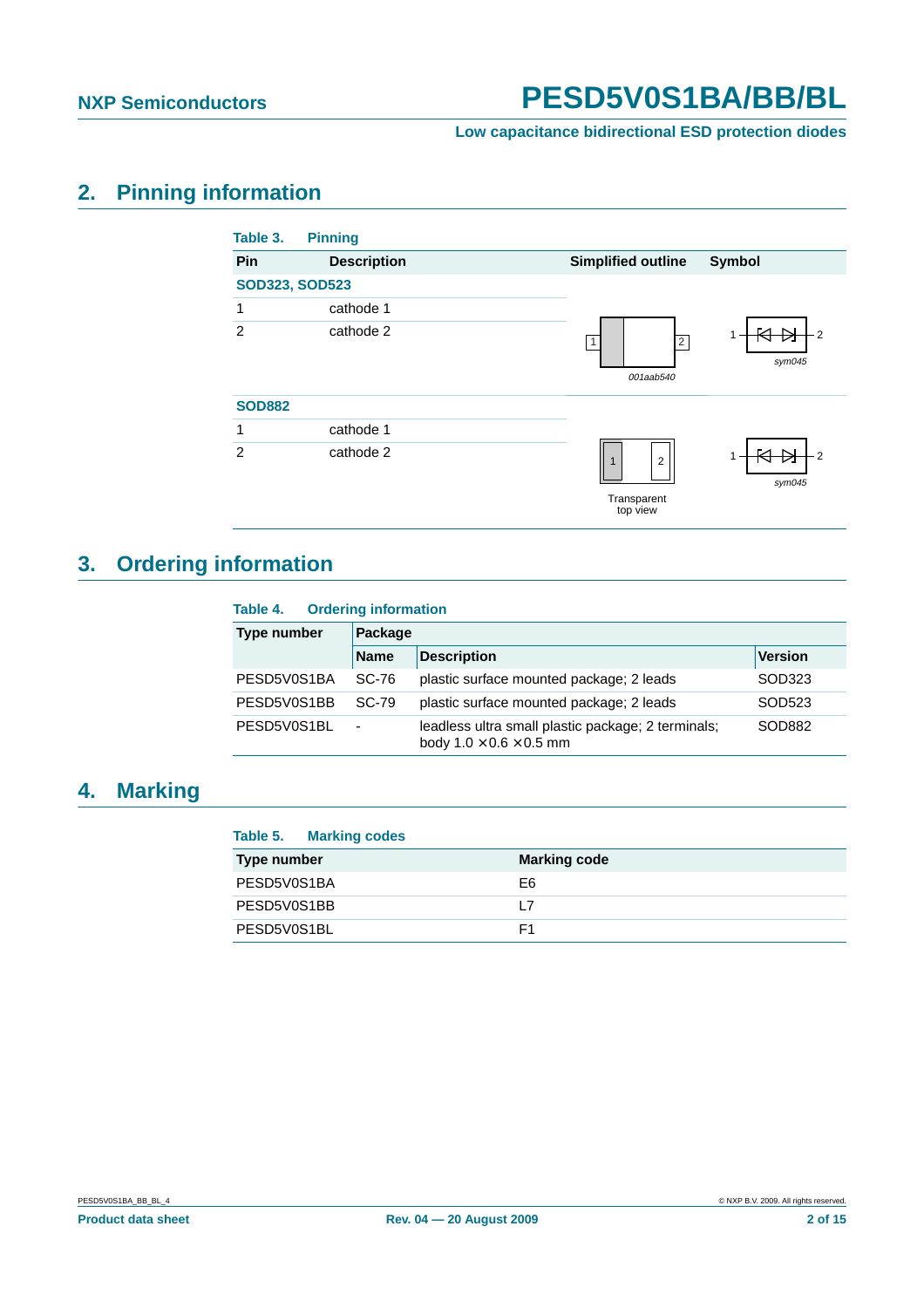## <span id="page-2-4"></span>**5. Limiting values**

#### **Table 6. Limiting values**

In accordance with the Absolute Maximum Rating System (IEC 60134).

| <b>Symbol</b>    | <b>Parameter</b>     | <b>Conditions</b> |        | Min                      | <b>Max</b> | Unit        |
|------------------|----------------------|-------------------|--------|--------------------------|------------|-------------|
| Per diode        |                      |                   |        |                          |            |             |
| $P_{PP}$         | peak pulse power     | $8/20 \mu s$      | [1][2] | $\overline{\phantom{a}}$ | 130        | W           |
| I <sub>PP</sub>  | peak pulse current   | $8/20 \mu s$      | [1][2] | $\tilde{\phantom{a}}$    | 12         | A           |
| $T_i$            | junction temperature |                   |        | $\overline{\phantom{0}}$ | 150        | °C          |
| $T_{amb}$        | ambient temperature  |                   |        | $-65$                    | $+150$     | °C          |
| $T_{\text{stg}}$ | storage temperature  |                   |        | $-65$                    | $+150$     | $^{\circ}C$ |

<span id="page-2-0"></span>[1] Non-repetitive current pulse 8/20 µs exponentially decaying waveform according to IEC61000-4-5; see [Figure](#page-3-1) 1.

<span id="page-2-1"></span>[2] Measured from pin 1 to pin 2.

#### **Table 7. ESD maximum ratings**

|     | Symbol Parameter                      | <b>Conditions</b>                    | Min        | Max | Unit |
|-----|---------------------------------------|--------------------------------------|------------|-----|------|
| ESD | electrostatic discharge<br>capability | IEC 61000-4-2 (contact<br>discharge) | $[1][2]$ . | 30  | kV   |
|     |                                       | HBM MIL-Std 883                      |            | 10  | kV   |

<span id="page-2-2"></span>[1] Measured from pin 1 to pin 2.

<span id="page-2-3"></span>[2] Device stressed with ten non-repetitive ElectroStatic Discharge (ESD) pulses; see [Figure](#page-3-0) 2.

#### **Table 8. ESD standards compliance**

| <b>Standard</b>                        | <b>Conditions</b>                   |
|----------------------------------------|-------------------------------------|
| IEC 61000-4-2, level 4 (ESD); Figure 2 | $>$ 15 kV (air); $>$ 8 kV (contact) |
| HBM MIL-STD 883; class 3               | $>$ 4 kV                            |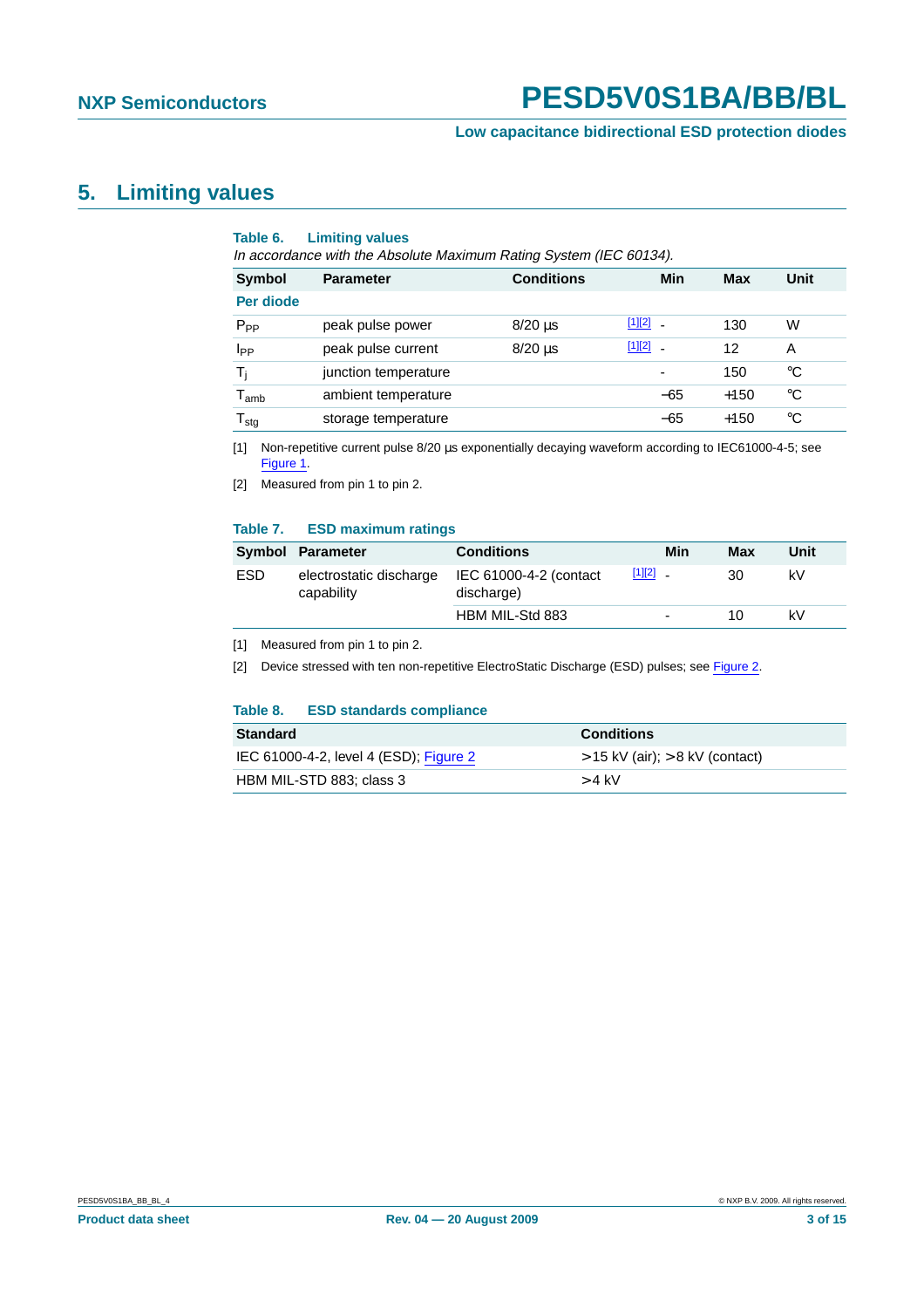<span id="page-3-0"></span>**Low capacitance bidirectional ESD protection diodes**

<span id="page-3-1"></span>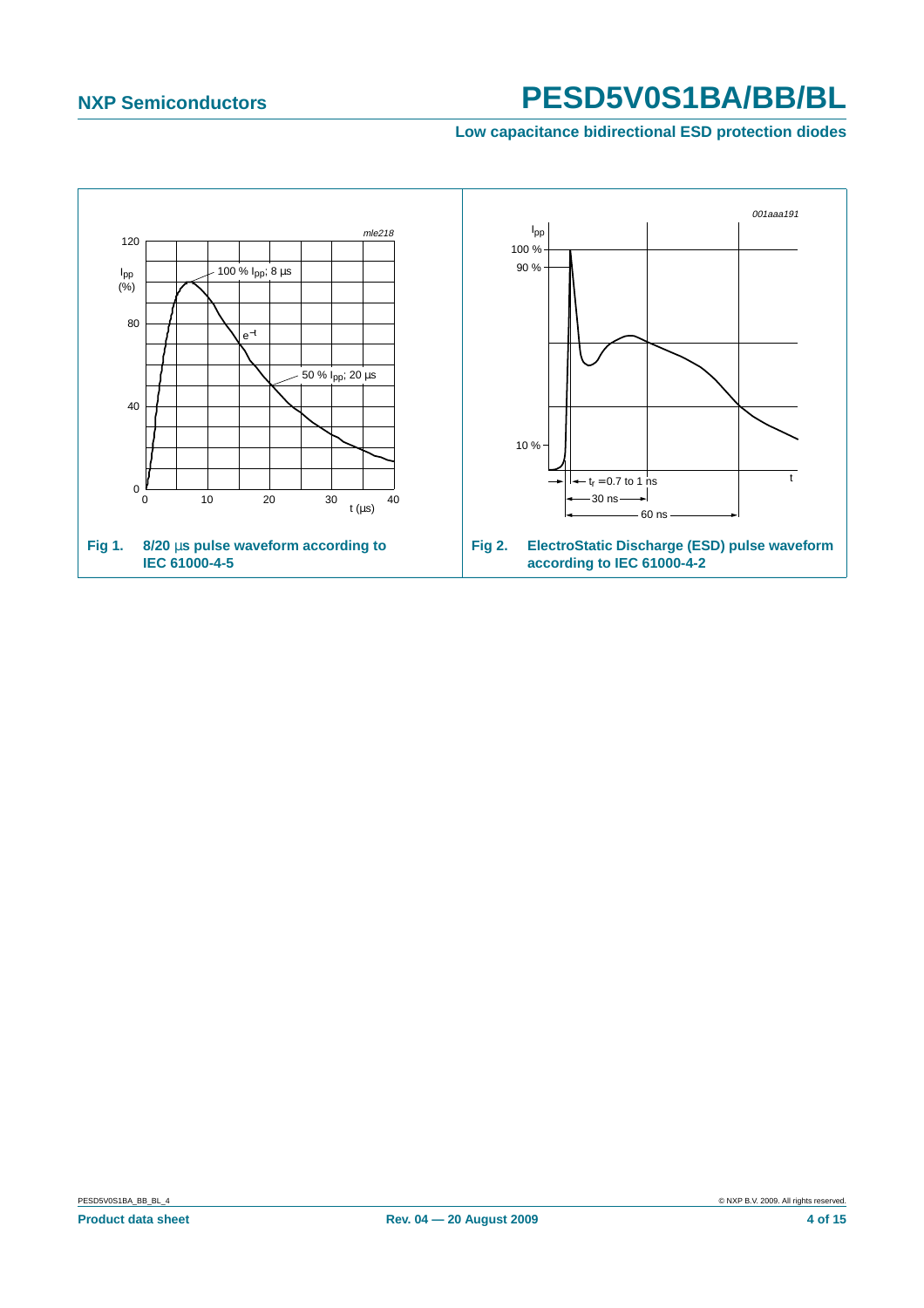# <span id="page-4-2"></span>**6. Characteristics**

#### **Table 9. Characteristics**

 $T_{amb}$  = 25 °C unless otherwise specified

| <b>Symbol</b>          | <b>Parameter</b>          | <b>Conditions</b>                        |              | <b>Min</b>               | <b>Typ</b>               | <b>Max</b> | <b>Unit</b> |
|------------------------|---------------------------|------------------------------------------|--------------|--------------------------|--------------------------|------------|-------------|
| Per diode              |                           |                                          |              |                          |                          |            |             |
| <b>V<sub>RWM</sub></b> | reverse stand-off voltage |                                          |              |                          |                          | 5          | V           |
| $I_{\rm RM}$           | reverse leakage current   | $V_{RWM} = 5 V$ ;<br>see Figure 6        |              |                          | 5                        | 100        | nA          |
| $V_{(CL)R}$            | clamping voltage          | $I_{PP} = 1$ A                           | $[1][2]$ $-$ |                          | $\blacksquare$           | 10         | V           |
|                        |                           | $I_{PP} = 12 A$                          | $[1][2]$ -   |                          | $\overline{\phantom{a}}$ | 14         | V           |
| $V_{(BR)}$             | breakdown voltage         | $I_R = 1$ mA                             |              | 5.5                      | $\overline{\phantom{a}}$ | 9.5        | V           |
| $r_{\text{dif}}$       | differential resistance   | $I_R = 1$ mA                             |              | $\overline{\phantom{0}}$ | $\overline{\phantom{a}}$ | 50         | Ω           |
| $C_d$                  | diode capacitance         | $V_R = 0 V$ ; f = 1 MHz;<br>see Figure 5 |              |                          | 35                       | 45         | pF          |

<span id="page-4-0"></span>[1] Non-repetitive current pulse 8/20 µs exponentially decaying waveform according to IEC61000-4-5; see [Figure](#page-3-1) 1.

<span id="page-4-1"></span>[2] Measures from pin 1 to pin 2.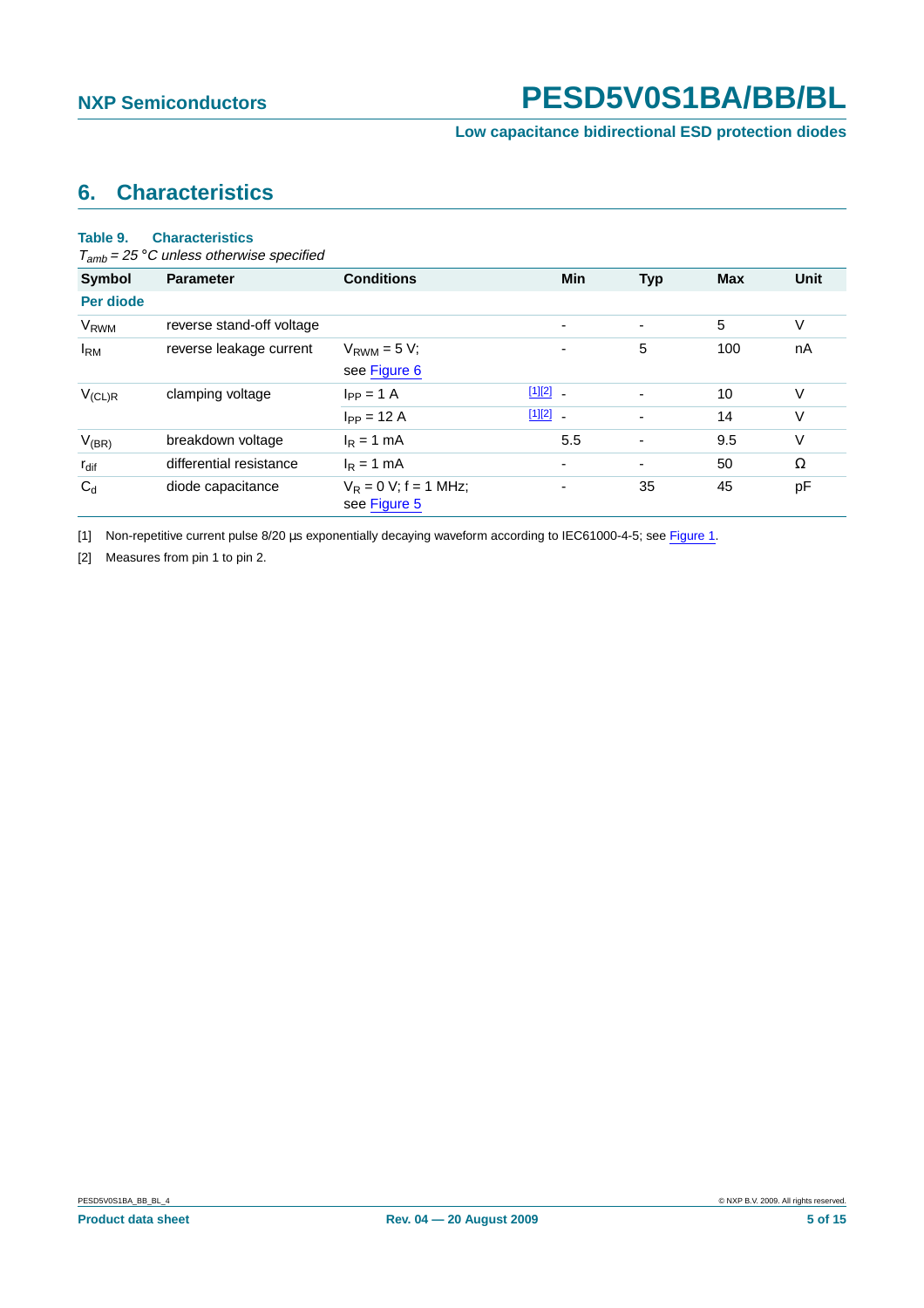<span id="page-5-0"></span>**Low capacitance bidirectional ESD protection diodes**

<span id="page-5-1"></span>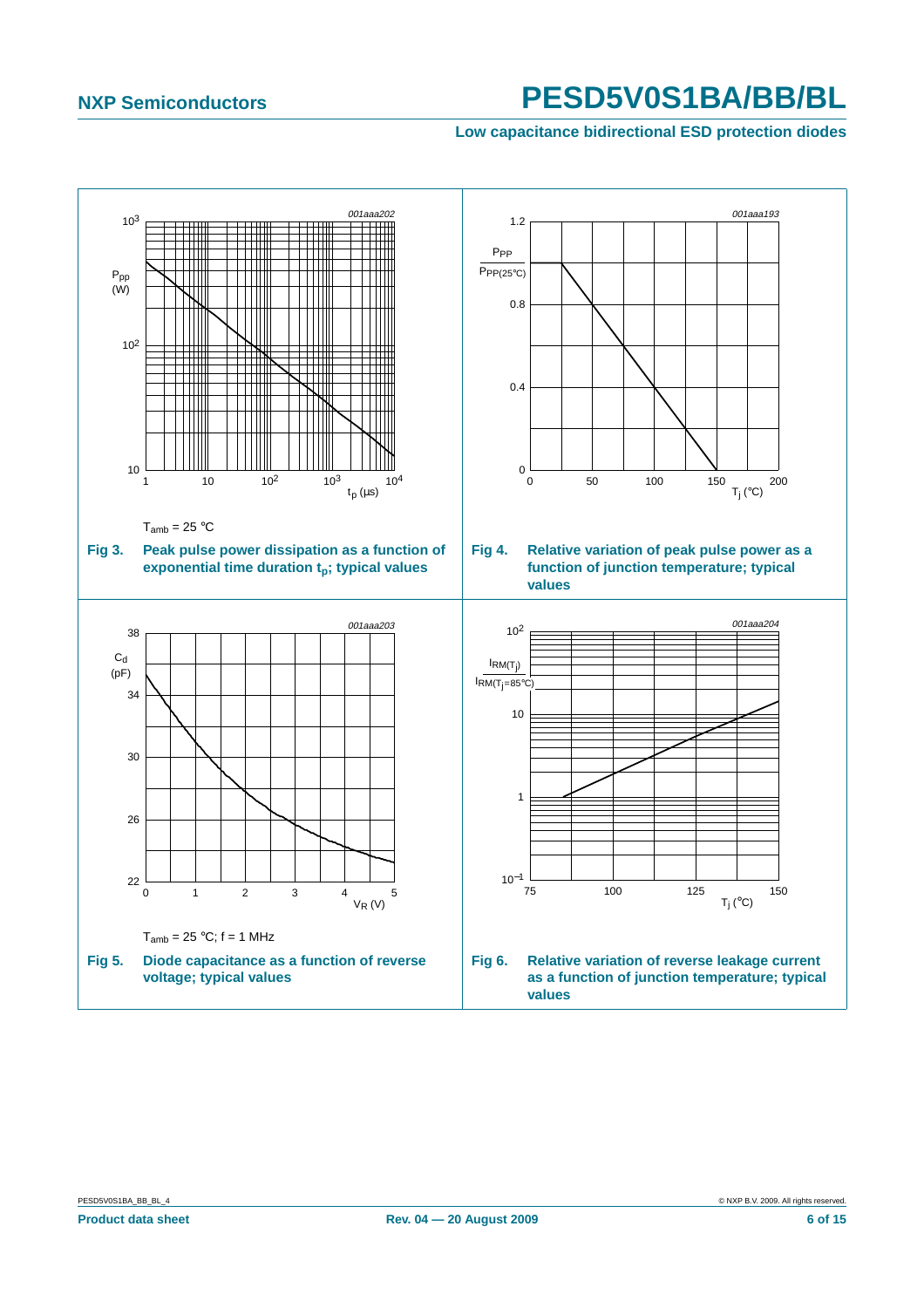#### **Low capacitance bidirectional ESD protection diodes**

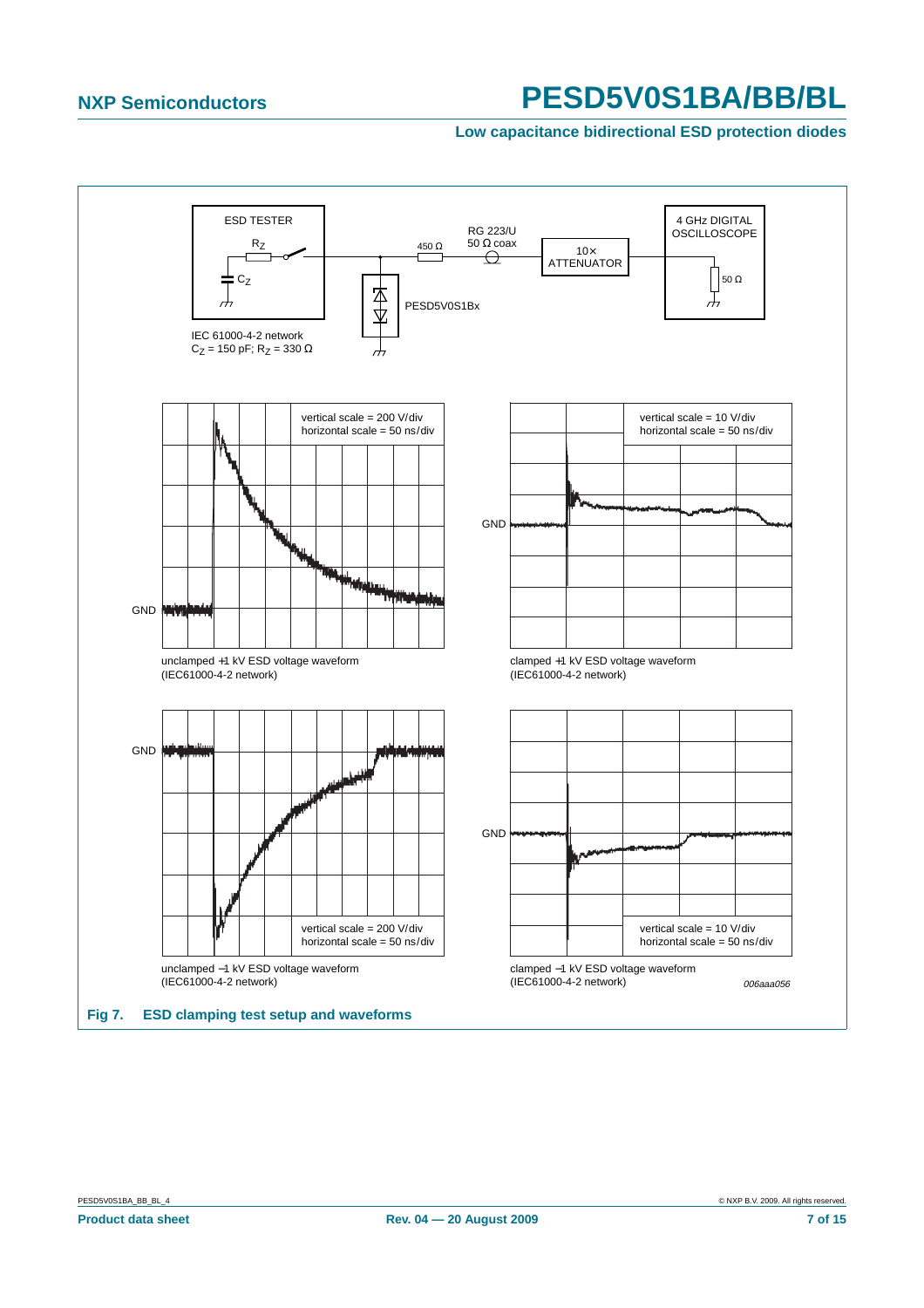#### **Low capacitance bidirectional ESD protection diodes**

## <span id="page-7-0"></span>**7. Application information**

PESD5V0S1Bx series is designed for the protection of one bidirectional signal line from the damage caused by ElectroStatic Discharge (ESD) and surge pulses. The devices may be used on lines where the signal polarities are above and below ground. They provide a surge capability of up to 130 W per line for a 8/20 µs waveform.



#### **Circuit board layout and protection device placement:**

Circuit board layout is critical for the suppression of ESD, EFT and surge transients. The following guidelines are recommended:

- 1. Place the protection device as close to the input terminal or connector as possible.
- 2. The path length between the protection device and the protected line should be minimized.
- 3. Keep parallel signal paths to a minimum.
- 4. Avoid running protection conductors in parallel with unprotected conductor.
- 5. Minimize all printed-circuit board conductive loops including power and ground loops.
- 6. Minimize the length of the transient return path to ground.
- 7. Avoid using shared transient return paths to a common ground point.
- 8. Ground planes should be used whenever possible. For multilayer printed-circuit boards, use ground vias.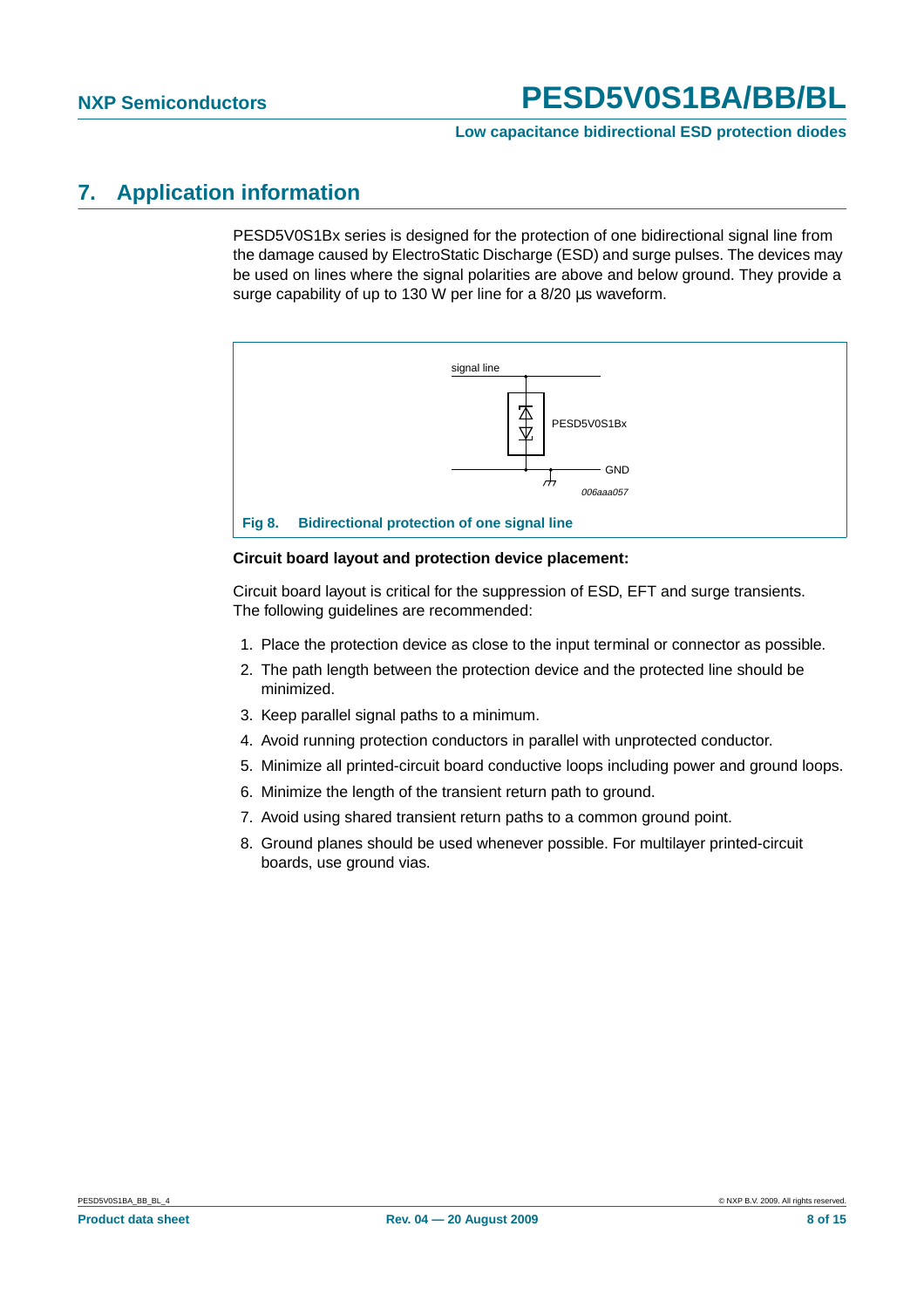**Low capacitance bidirectional ESD protection diodes**

## <span id="page-8-1"></span>**8. Package outline**



### <span id="page-8-0"></span>**Fig 9. Package outline SOD323 (SC-76)**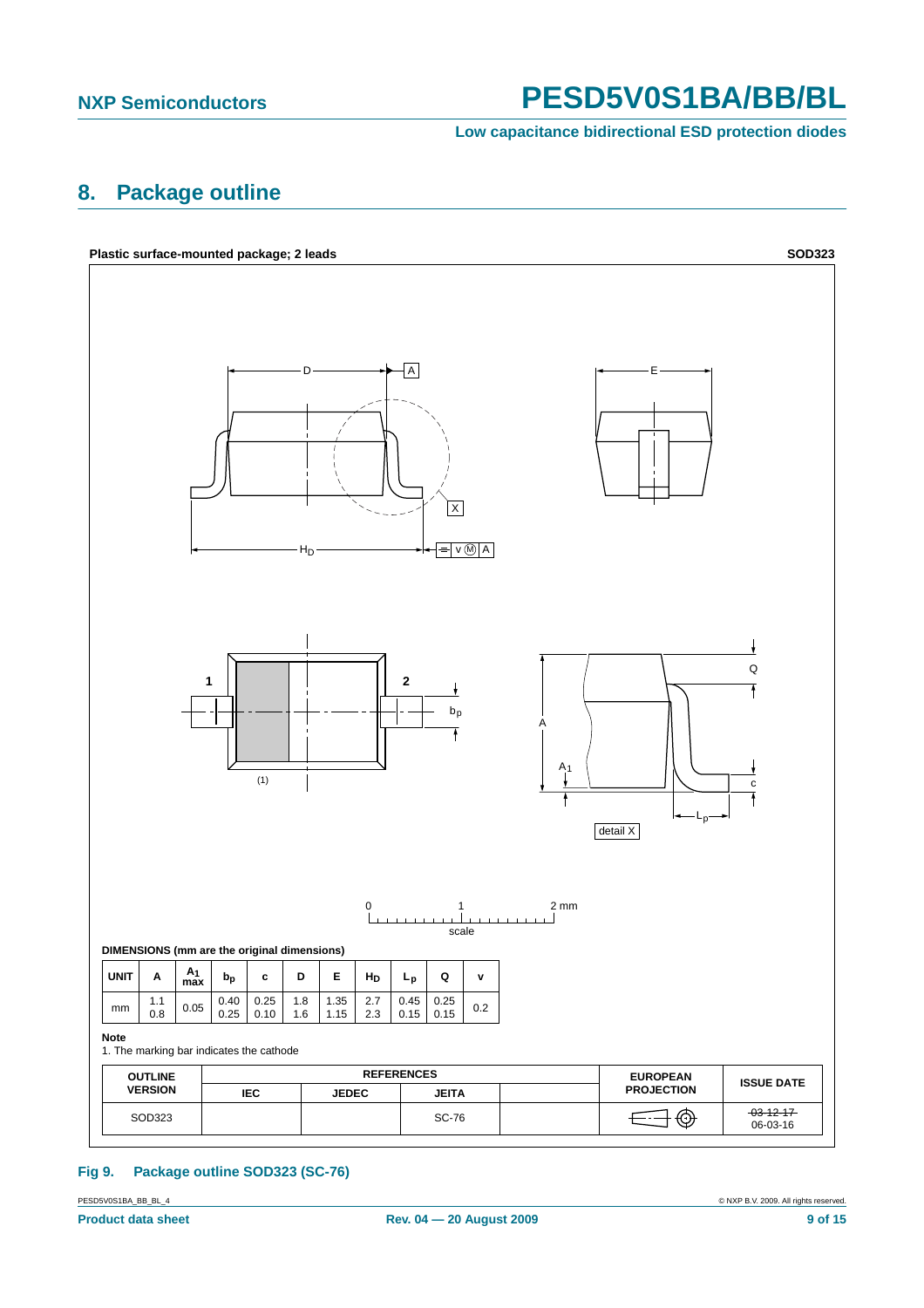**Low capacitance bidirectional ESD protection diodes**



**Fig 10. Package outline SOD523 (SC-79)**

<span id="page-9-0"></span>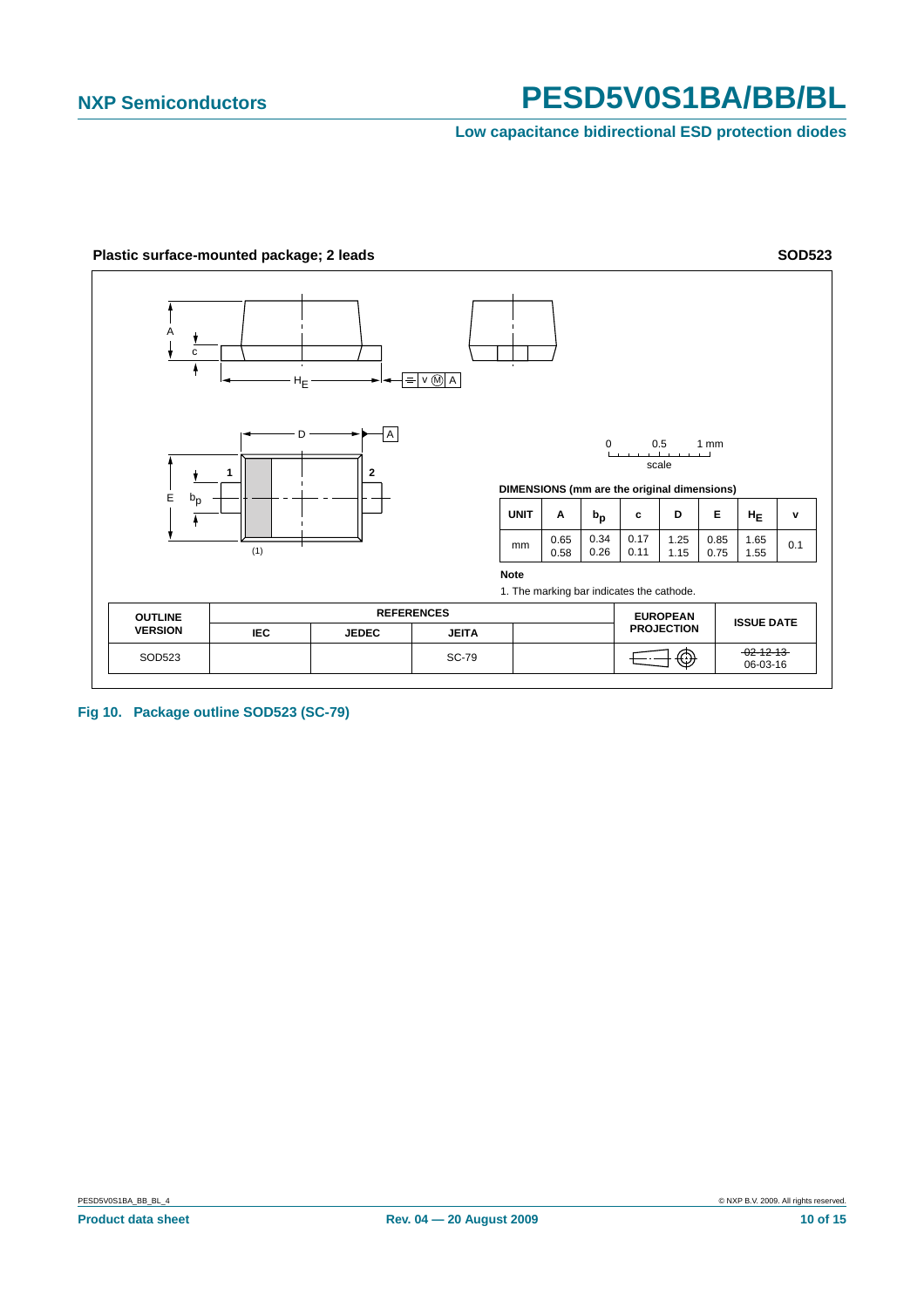#### **Low capacitance bidirectional ESD protection diodes**



#### **Fig 11. Package outline SOD882**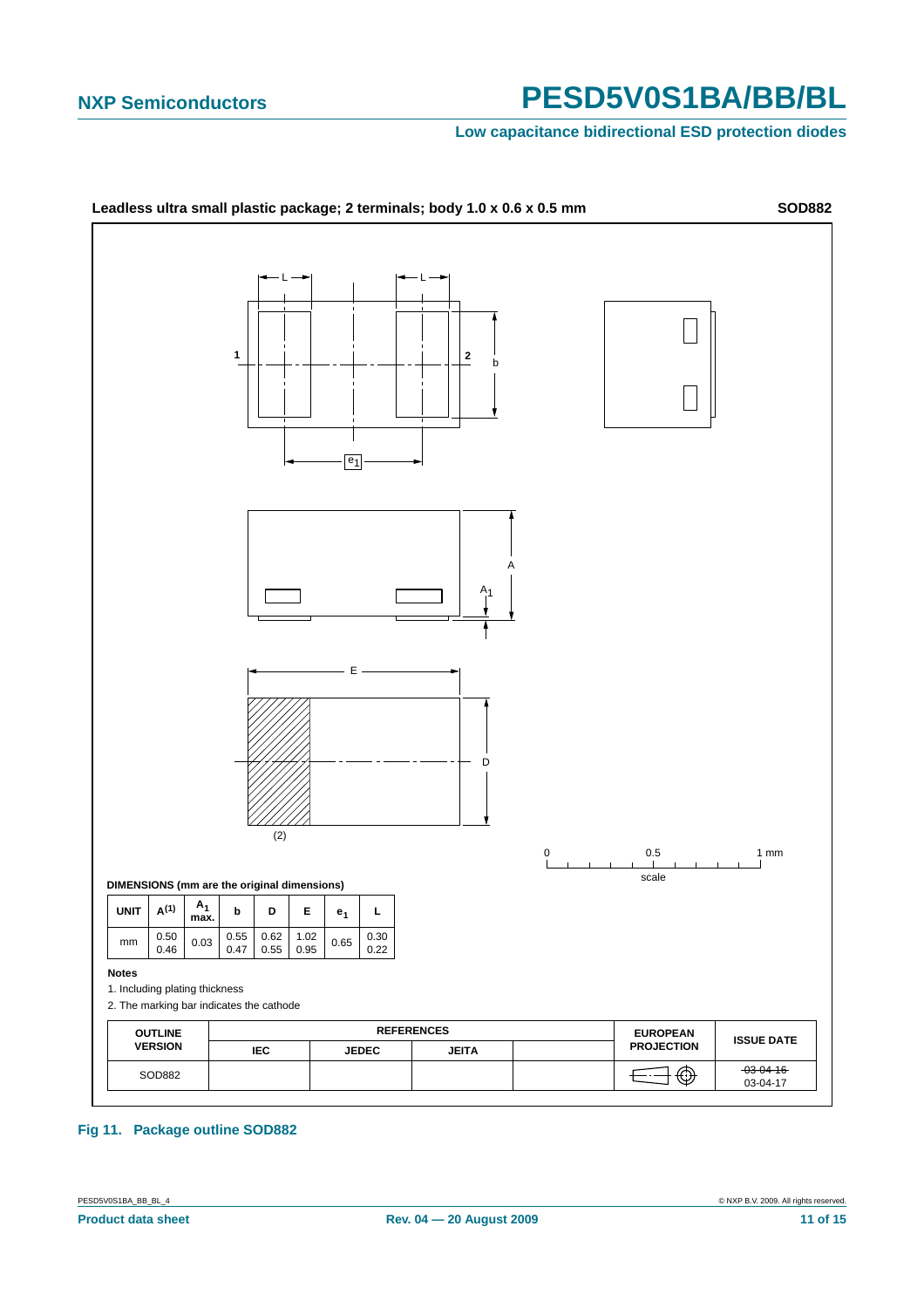# <span id="page-11-1"></span>**9. Packing information**

#### **Table 10. Packing methods**

The indicated -xxx are the last three digits of the 12NC ordering code.<sup>[\[1\]](#page-11-0)</sup>

| Type number | <b>Description</b><br>Package |                                | <b>Packing quantity</b>  |        |  |
|-------------|-------------------------------|--------------------------------|--------------------------|--------|--|
|             |                               |                                | 3000                     | 10000  |  |
| PESD5V0S1BA | SOD323                        | 4 mm pitch, 8 mm tape and reel | $-115$                   | -135   |  |
| PESD5V0S1BB | SOD523                        | 4 mm pitch, 8 mm tape and reel | $-115$                   | $-135$ |  |
| PESD5V0S1BL | SOD882                        | 4 mm pitch, 8 mm tape and reel | $\overline{\phantom{0}}$ | $-315$ |  |

<span id="page-11-0"></span>[1] For further information and the availability of packing methods, see [Section](#page-13-0) 12.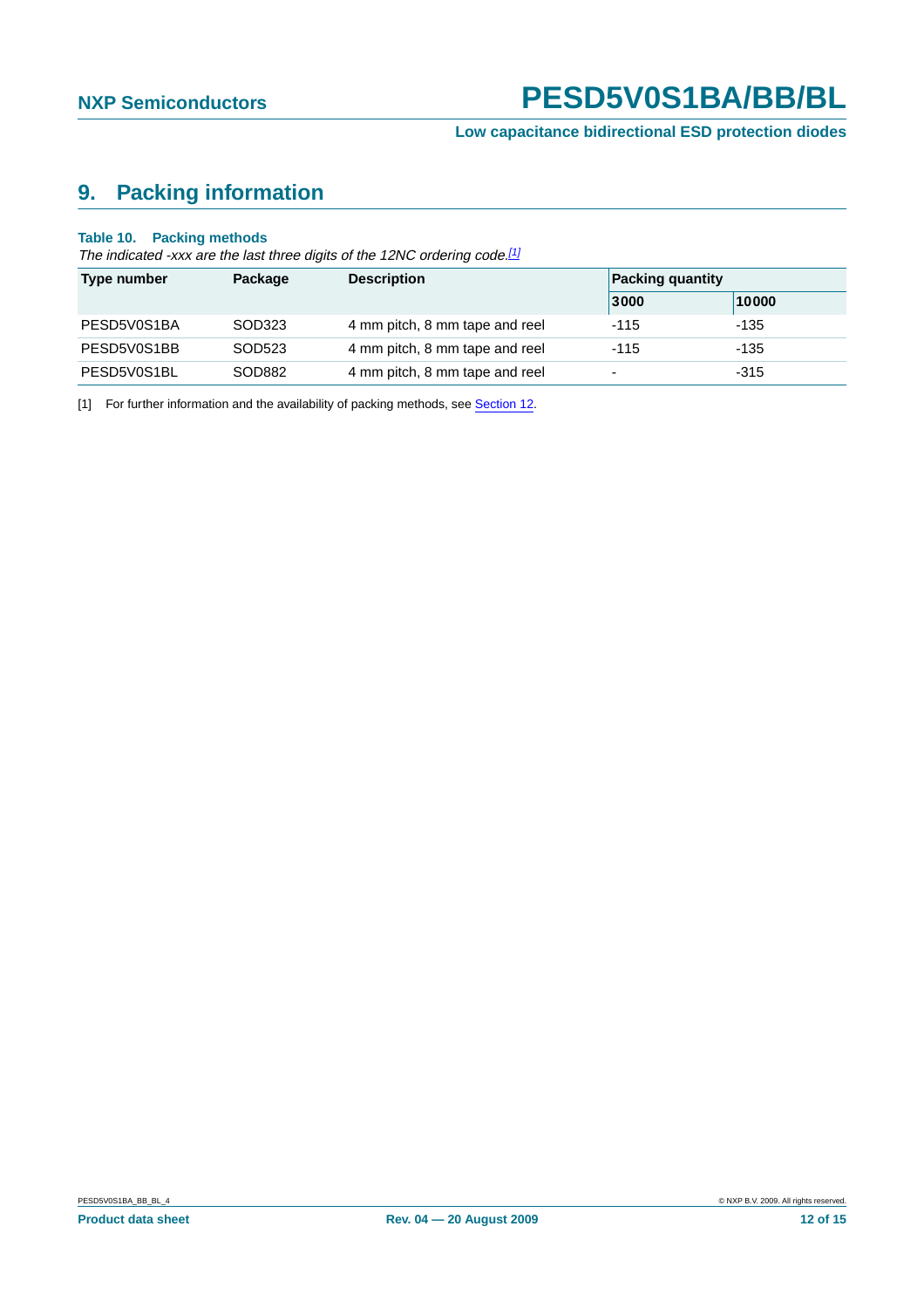# <span id="page-12-0"></span>**10. Revision history**

| <b>Table 11. Revision history</b> |                              |                                                                                                                                                                             |                          |                                |  |  |
|-----------------------------------|------------------------------|-----------------------------------------------------------------------------------------------------------------------------------------------------------------------------|--------------------------|--------------------------------|--|--|
| Document ID                       | Release date                 | Data sheet status                                                                                                                                                           | <b>Change notice</b>     | <b>Supersedes</b>              |  |  |
| PESD5V0S1BA BB BL 4               | 20090820                     | Product data sheet                                                                                                                                                          | $\overline{\phantom{a}}$ | PESD5V0S1BA BB BL 3            |  |  |
| Modifications:                    | content.                     | • This data sheet was changed to reflect the new company name NXP Semiconductors,<br>including new legal definitions and disclaimers. No changes were made to the technical |                          |                                |  |  |
|                                   | • Table 3 "Pinning": amended |                                                                                                                                                                             |                          |                                |  |  |
|                                   |                              | • Figure 9 "Package outline SOD323 (SC-76)": updated                                                                                                                        |                          |                                |  |  |
|                                   |                              | Figure 10 "Package outline SOD523 (SC-79)": updated                                                                                                                         |                          |                                |  |  |
| PESD5V0S1BA BB BL 3               | 20041217                     | Product data sheet                                                                                                                                                          |                          | PESD5V0S1BA BB BL 2            |  |  |
| PESD5V0S1BA BB BL 2               | 20040802                     | Product data sheet                                                                                                                                                          |                          | PESD5V0S1BA 1<br>PESD5V0S1BB 1 |  |  |
| PESD5V0S1BA 1                     | 20040322                     | Product specification                                                                                                                                                       |                          |                                |  |  |
| PESD5V0S1BB 1                     | 20040304                     | Product specification                                                                                                                                                       |                          |                                |  |  |
|                                   |                              |                                                                                                                                                                             |                          |                                |  |  |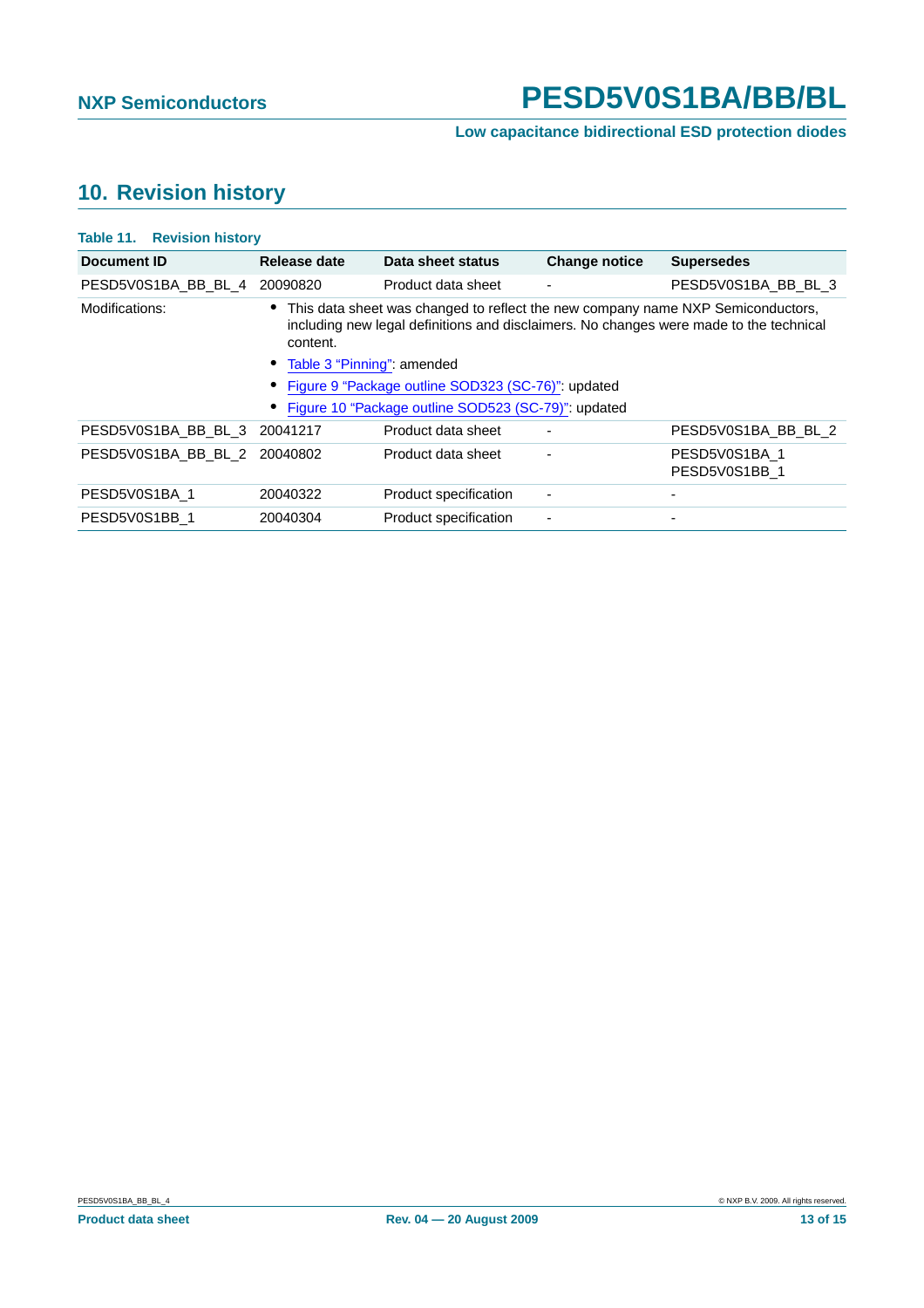# <span id="page-13-1"></span>**11. Legal information**

### <span id="page-13-2"></span>**11.1 Data sheet status**

| Document status <sup>[1][2]</sup> | Product status <sup>[3]</sup> | <b>Definition</b>                                                                     |
|-----------------------------------|-------------------------------|---------------------------------------------------------------------------------------|
| Objective [short] data sheet      | Development                   | This document contains data from the objective specification for product development. |
| Preliminary [short] data sheet    | Qualification                 | This document contains data from the preliminary specification.                       |
| Product [short] data sheet        | Production                    | This document contains the product specification.                                     |

[1] Please consult the most recently issued document before initiating or completing a design.

[2] The term 'short data sheet' is explained in section "Definitions".

[3] The product status of device(s) described in this document may have changed since this document was published and may differ in case of multiple devices. The latest product status information is available on the Internet at URL http://www.nxp.com.

### <span id="page-13-3"></span>**11.2 Definitions**

**Draft —** The document is a draft version only. The content is still under internal review and subject to formal approval, which may result in modifications or additions. NXP Semiconductors does not give any representations or warranties as to the accuracy or completeness of information included herein and shall have no liability for the consequences of use of such information.

**Short data sheet —** A short data sheet is an extract from a full data sheet with the same product type number(s) and title. A short data sheet is intended for quick reference only and should not be relied upon to contain detailed and full information. For detailed and full information see the relevant full data sheet, which is available on request via the local NXP Semiconductors sales office. In case of any inconsistency or conflict with the short data sheet, the full data sheet shall prevail.

### <span id="page-13-4"></span>**11.3 Disclaimers**

**General —** Information in this document is believed to be accurate and reliable. However, NXP Semiconductors does not give any representations or warranties, expressed or implied, as to the accuracy or completeness of such information and shall have no liability for the consequences of use of such information.

**Right to make changes —** NXP Semiconductors reserves the right to make changes to information published in this document, including without limitation specifications and product descriptions, at any time and without notice. This document supersedes and replaces all information supplied prior to the publication hereof.

**Suitability for use - NXP** Semiconductors products are not designed, authorized or warranted to be suitable for use in medical, military, aircraft, space or life support equipment, nor in applications where failure or malfunction of an NXP Semiconductors product can reasonably be expected to result in personal injury, death or severe property or environmental

damage. NXP Semiconductors accepts no liability for inclusion and/or use of NXP Semiconductors products in such equipment or applications and therefore such inclusion and/or use is at the customer's own risk.

**Applications —** Applications that are described herein for any of these products are for illustrative purposes only. NXP Semiconductors makes no representation or warranty that such applications will be suitable for the specified use without further testing or modification.

**Limiting values —** Stress above one or more limiting values (as defined in the Absolute Maximum Ratings System of IEC 60134) may cause permanent damage to the device. Limiting values are stress ratings only and operation of the device at these or any other conditions above those given in the Characteristics sections of this document is not implied. Exposure to limiting values for extended periods may affect device reliability.

**Terms and conditions of sale —** NXP Semiconductors products are sold subject to the general terms and conditions of commercial sale, as published at http://www.nxp.com/profile/terms, including those pertaining to warranty, intellectual property rights infringement and limitation of liability, unless explicitly otherwise agreed to in writing by NXP Semiconductors. In case of any inconsistency or conflict between information in this document and such terms and conditions, the latter will prevail.

**No offer to sell or license —** Nothing in this document may be interpreted or construed as an offer to sell products that is open for acceptance or the grant, conveyance or implication of any license under any copyrights, patents or other industrial or intellectual property rights.

**Export control —** This document as well as the item(s) described herein may be subject to export control regulations. Export might require a prior authorization from national authorities.

**Quick reference data —** The Quick reference data is an extract of the product data given in the Limiting values and Characteristics sections of this document, and as such is not complete, exhaustive or legally binding.

### <span id="page-13-5"></span>**11.4 Trademarks**

Notice: All referenced brands, product names, service names and trademarks are the property of their respective owners.

## <span id="page-13-0"></span>**12. Contact information**

For more information, please visit: **http://www.nxp.com**

For sales office addresses, please send an email to: **salesaddresses@nxp.com**